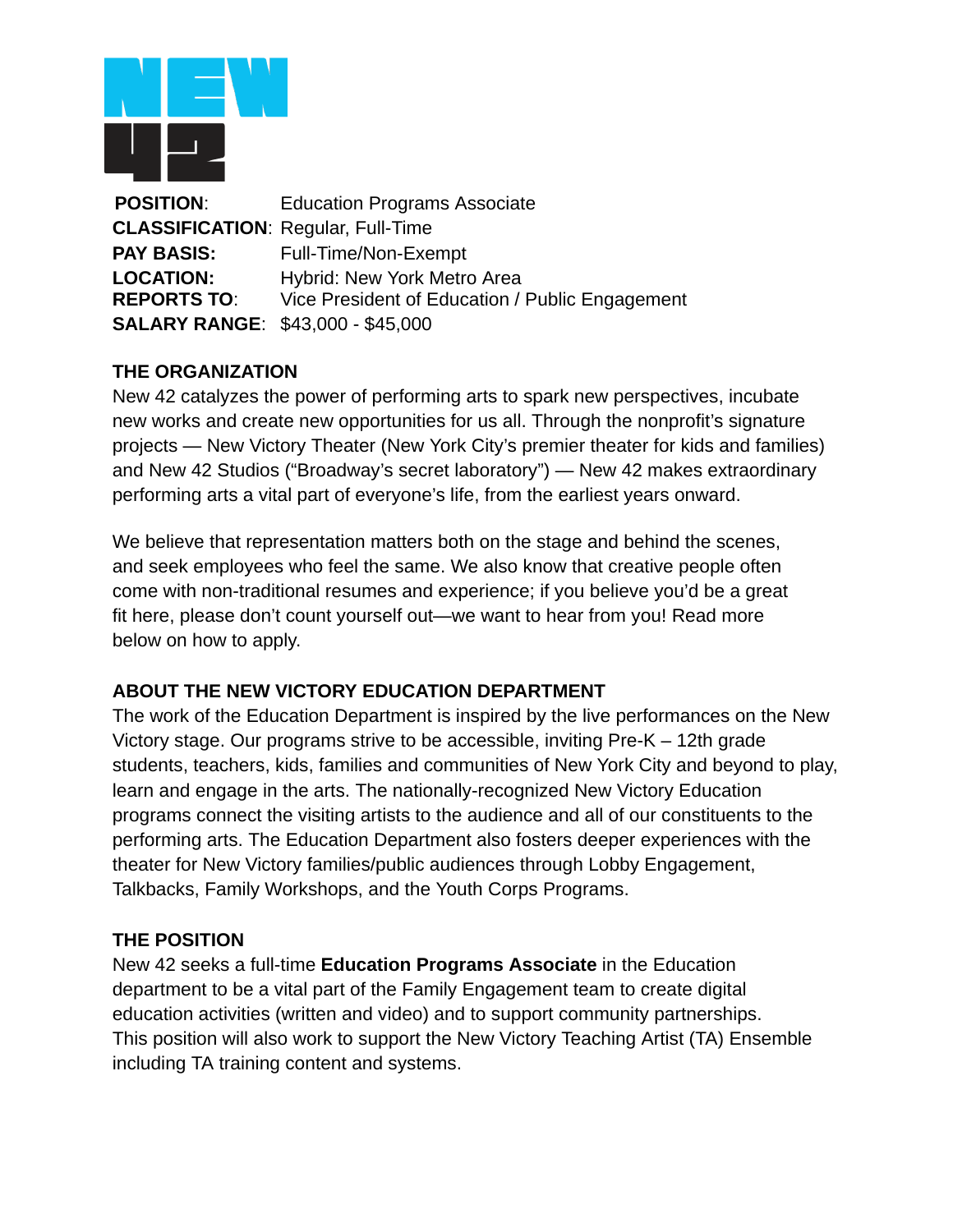

# **PRIMARY DUTIES AND RESPONSIBILITIES**

#### **FAMILY ENGAGEMENT:**

- Coordinate, plan and event manage New Victory events in the community, and other initiatives with VP, Education & Public Education and Family Engagement staff, including our Labworks program, NYCHA partnership and more
- Schedule all family engagement Teaching Artists and maintain calendars for family engagement events in conjunction with other Family Engagement staff
- Work with the Family Engagement team and Teaching Artists to brainstorm and then write digital New Victory Arts Breaks activities and online Family Activities to support the New Victory Season
- Collaborate with the Communications team to promote Family Engagement programs
- Participate in brainstorming, content creation, and preparation for all Family Engagement programming
- Event manage any Family Engagement events as needed

# **TEACHING ARTISTS:**

- Work with the education staff to plan and run a robust professional development series and community events for the New Victory Teaching Artist Ensemble
- Manage and regularly update the online 'TA Resource Center'
- Support the TA Enrichment Team including taking notes and participating in meetings
- Support the coordination of the communication systems for Teaching Artist Ensemble, coordinate Teaching Artist reflection and evaluation procedures, and recruitment and hiring processes.
- Support curriculum development, Teaching Artist training and activations
- Support the TA payroll system
- Actively engage and participate in ongoing Equity, Diversity and Inclusion work within the organization, including the centering of anti-oppressive practices within the Education department for the advancement of New 42 as an anti-racist organization

# **ESSENTIAL KNOWLEDGE AND QUALIFICATIONS**

- English language fluency
- Excellent written and verbal communication skills
- Strong organization skills
- Ability to collaborate and work with others
- Ability to prioritize and manage multiple projects at the same time
- Interest in, or knowledge of the performing arts, arts education, or arts and culture
- Experience working with artists